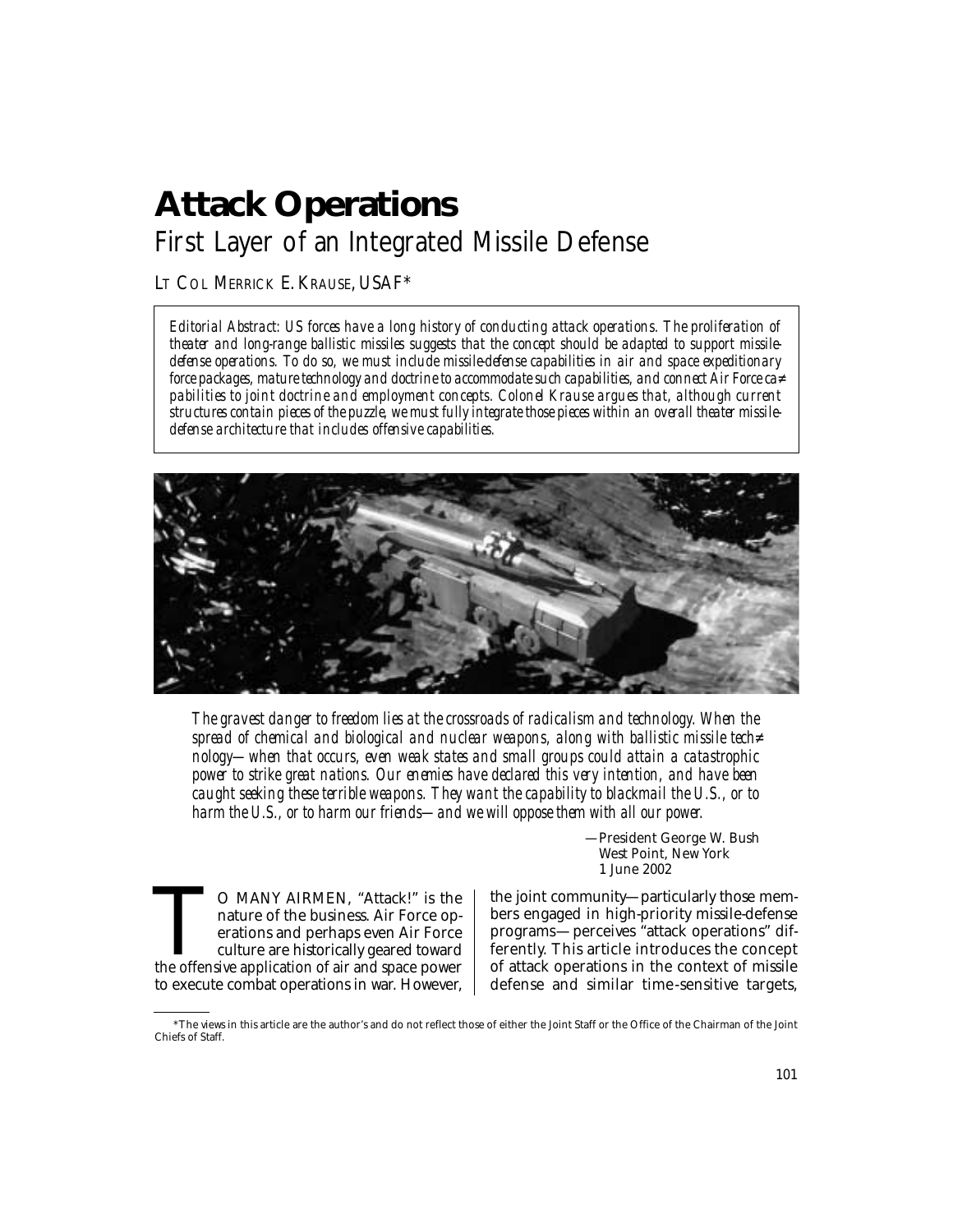asserting that such operations provide the critical first layer of an integrated missile defense. It also presents key themes, issues, and proposals to increase the capabilities of integrated missile defense.

## Attack Operations: A Critical Capability

In a joint environment, attack operations are essentially offensive actions that seek to destroy or disrupt enemy missile systems and support structures, preferably before missiles are fired.<sup>1</sup> Aircraft, special operations forces (SOF), information operations, or uninhabited aerial vehicles can perform attack operations *today.*  Although they represent both a joint capability and a multiservice "organize, train, and equip" issue, attack operations are one mission with which the Air Force has considerable practical experience, particularly in the realm of timesensitive targeting and threats intended to limit US access to a region.

The United States has a long history of conducting attack operations. In World War II, Operation Crossbow attempted to destroy German V-1 and V-2 missile sites, which were terrorizing the British through disruptive and deadly attacks on cities. Between August 1943 and March 1945, the US Army Air Forces and Royal Air Force flew 68,913 sorties and expended 122,133 tons of ordnance in the campaign to destroy German missiles.<sup>2</sup> Indeed, Crossbow was a large-scale counterair and strategic-attack operation that expended substantial effort to delay V-weapon attacks and then limit their effectiveness once Germany began to employ the missiles.3

Although the Cold War produced intercontinental ballistic missiles (ICBM) and a variety of specialized missile-defense systems, theater ballistic missiles (TBM) captured the imagination of third world nations as a relatively cheap supplement to bolster both their status and their anemic air forces. Deterrence by a robust American nuclear capability was the counter to the Soviet ICBM threat.4 Because of the Cold War legacy, however, US missiledefense systems were divided between theater and intercontinental systems, with testing and deployment of the latter severely restricted by provisions in the Antiballistic Missile (ABM) Treaty with the Soviet Union.

The 1991 Persian Gulf War radically increased the priority of TBMs in US national security policy. Once regarded by many military leaders as a tactical nuisance, especially when armed with conventional high explosives, TBMs suddenly became weapons of terror that could cause significant political and diplomatic problems. Although Iraq did not use weapons of mass destruction (WMD) in the 1991 war, when Iraq fired conventionally equipped Scud missiles against Israel, it created a political crisis for the coalition.<sup>5</sup> Moreover, a single conventionally armed Scud produced the greatest number of US fatalities of any single event during Operation Desert Storm when it struck a barracks in Dhahran, Saudi Arabia.

During the Persian Gulf War, hundreds of sorties and thousands of man-hours were devoted to countering the Scud threat. Some people suggest that the resources used against Scuds could have been employed to attack other targets, perhaps ending the war more rapidly. Undoubtedly, "Scud hunts" diverted some of the coalition's military resources; however, the utility of the Scud hunts may be better measured more in political than purely military terms. The experience of Desert Storm helped shape how the United States is now actively investing to better defend against missile threats in the future. These threats include ICBMs and cruise missiles, as well as other theater air and missile systems.

The *Quadrennial Defense Review (QDR)* of September 2001, published in the shadow of the al Qaeda terrorist attacks of 11 September 2001, recognized a changing international strategic environment affected by missile and WMD proliferation. The *QDR* articulated the need for transformational change in the US military. 6 One important directive stated that the Department of Defense (DOD) would examine options for establishing standing joint task forces to address the capability to "continuously locate and track mobile targets at any range and rapidly attack them with preci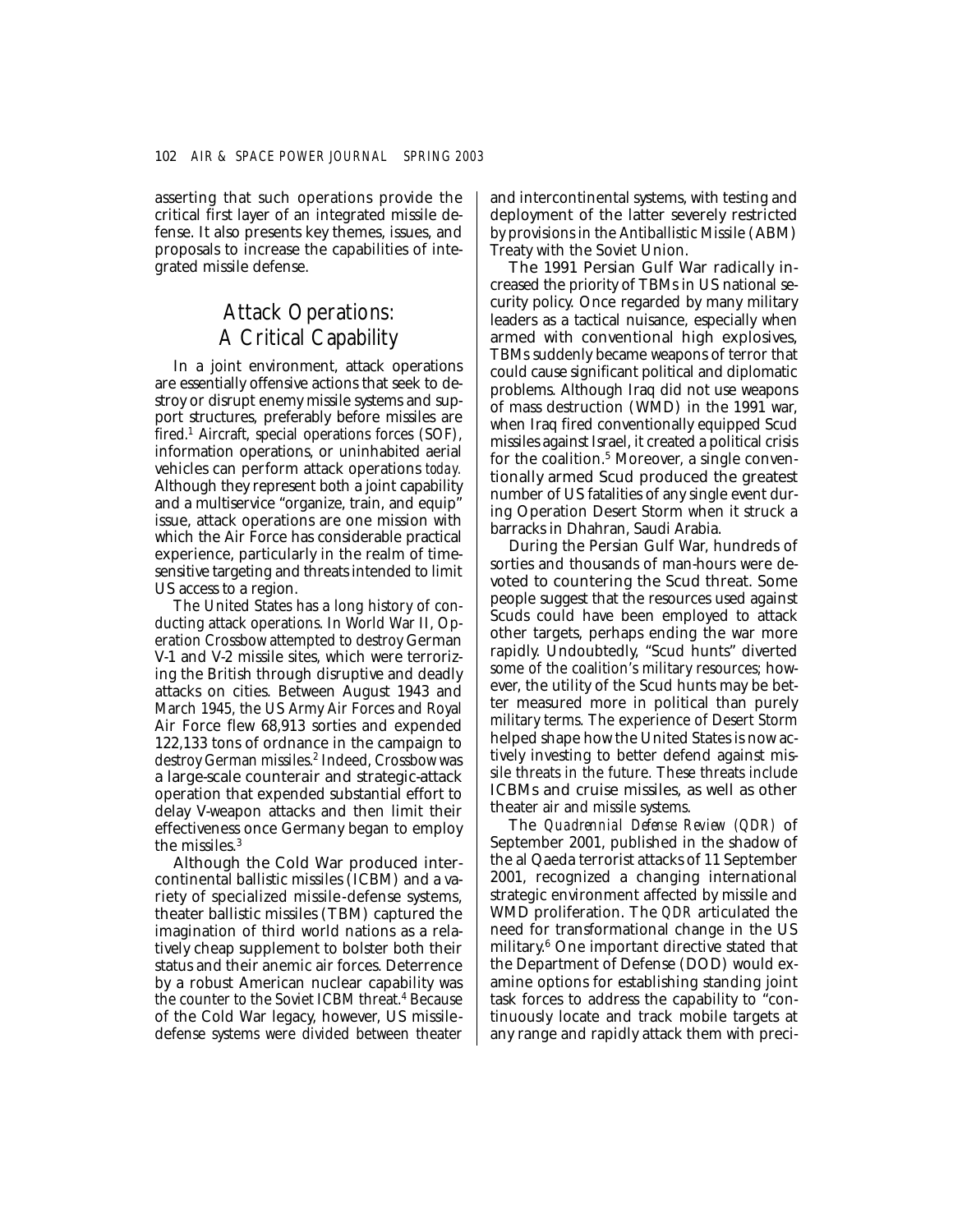sion."7 The *QDR* also noted that the continued proliferation of ballistic and cruise missiles is a threat to "U.S. forces abroad, at sea, and in space, and to U.S. allies and friends."8 Therefore, the *QDR* refocused US missile defense toward research and deployment of a layered system of systems to defend forward-deployed troops and allies threatened by theater missiles and to provide a "limited defense" against long-range missiles for the US homeland.<sup>9</sup>

DOD has spent billions of dollars developing systems to defeat ballistic missiles.10 Although programs of the individual services frequently overlap, several DOD organizations, including the Missile Defense Agency (MDA) and Joint Air and Missile Defense Organization (JTAMDO), use the concept of an integrated "family of systems" to defeat ballistic missiles.11 Significantly, on 13 June 2002, the United States officially withdrew from the ABM Treaty, thus enabling expanded testing and deployment of a missile-defense system for the US homeland. That same year, Secretary of Defense Donald H. Rumsfeld directed MDA to develop a single, integrated ballistic-missile-defense system—one that would no longer differentiate between theater and national missile defense.<sup>12</sup>

Integrated capabilities are important because some individuals contend that soon every southern European capital will be within range of ballistic missiles based in North Africa or the Levant (including Syria, Iraq, and Iran).<sup>13</sup> In a military sense, the threat in the Mediterranean region has shifted dramatically as the focus in Europe changed "from the Fulda Gap to the South."14 Many allies, including the particularly vulnerable southern European countries such as Portugal, Spain, Italy, Turkey, and Greece, lack the ability to defend successfully against missile strikes or to deter WMDs. The United States will face a radically different European security problem if Madrid, Rome, or Athens are at risk to missile attack and if some allies are deterred from joining it in a coalition.15

This problem of susceptibility to missile and WMD attacks is not confined to Europe. North Korean threats to Japan and Guam, as well as the persistent and increasing threat of cruise missiles or missiles operated from ships near US coasts, are also near-term concerns. The *National Security Strategy* of 2002 enunciates these threats and presents a US strategy for countering them:

We must be prepared to stop rogue states and their terrorist clients before they are able to threaten or use weapons of mass destruction against the United States and our allies and friends. Our response must take full advantage of strengthened alliances, the establishment of new partnerships with former adversaries, innovation in the use of military forces, modern technologies, including the development of an effective missile defense system, and increased emphasis on intelligence collection and analysis.<sup>16</sup>

## Doctrine

The historical legacy of attacks conducted by the Army Air Forces during Operation Crossbow is evident in Joint Publication (JP) 3-01.5, *Doctrine for Joint Theater Missile Defense,*  which defines four operational elements of theater missile defense: passive defense; active defense; attack operations; and command, control, communications, computers, and intelligence (C4I). Passive defense involves efforts to minimize the effects of theater missile attacks, while active defense includes operations that destroy enemy missile "airborne launch platforms" or missiles in flight. Attack operations seek to "destroy, disrupt, or neutralize theater missile launch platforms and their supporting structures and systems." Finally, the purpose of  $C<sup>4</sup>I$  is to coordinate and integrate these efforts.17 Based on DOD's new, multilayered approach and the removal of theater and national divisions from both missile-defense systems and philosophy, this joint publication needs substantial revision.

Although the multilayered, integrated missiledefense concept presents a more holistic view of the missile threat, historically different philosophies toward missile defenses provide a source of conflict. For example, the Air Force argues (as do some air arms of other services and nations) that airpower is best employed offensively. But today, active missile defenses and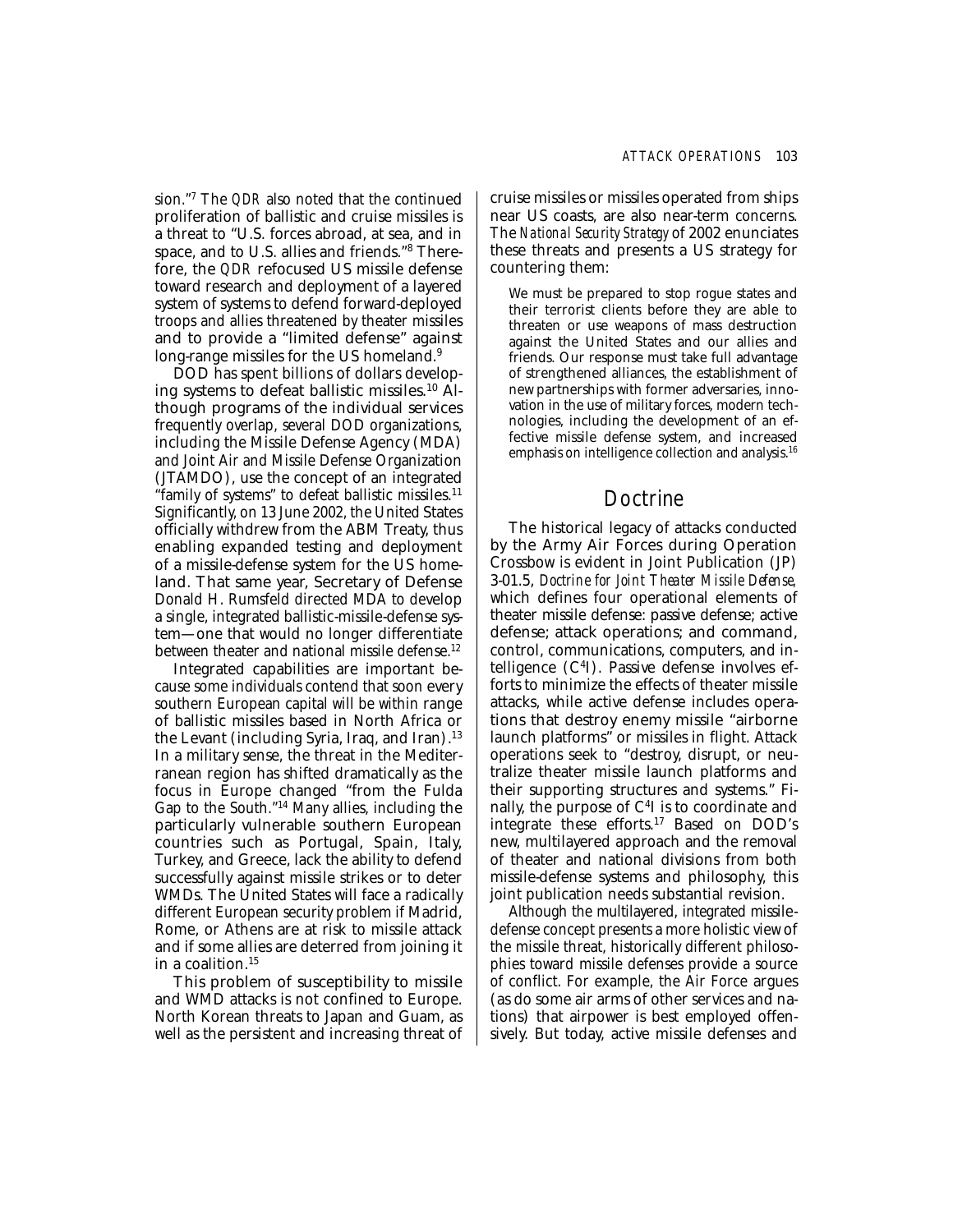investments tend to focus on surface-based systems, which are reactive weapons by nature. Interestingly, JP 3-01, *Joint Doctrine for Counter� ing Air and Missile Threats,* states that "air superiority is achieved through the counterair mission, which integrates both offensive and defensive operations from all components to counter the air and missile threat."18 Similarly, Army Field Manual (FM) 3-0, *Operations,* recognizes that in large campaigns, offensive and defensive actions occur simultaneously and that defense should be aggressive.19 Yet, the weight of effort for missile defense typically is geared toward the reactive phase of the engagement.

Offensive counterair (OCA), an obvious amalgam of attack-operations missions, represents the freedom *from* attack and the freedom *to* attack. This concept is based on the Air Force proposition that "air and space forces are inherently offensive and yield the best effect when so employed."20 When the Airborne Laser (ABL) destroys ascending enemy missiles, it provides defensive counterair and is thus a second layer of defense. Midcourse, terminal, and passive defenses are much deeper layers. This contrasts with using SOF or fighterbombers first to destroy ballistic missile launchers (OCA) or missile-supply depots (interdiction/strategic attack).<sup>21</sup> The joint term *attack operations* overlaps several US Air Force and other joint doctrinal mission areas. JP 3.01 agrees, stating that, with regard to missiles and support infrastructure, "OCA operations are most effective when conducted against theater missiles before launch. The preemptive destruction of missiles, launch facilities, storage facilities, and other support infrastructure greatly limits subsequent [theater missile] attacks. OCA assets may also be rapidly retasked to destroy time-sensitive targets such as mobile launchers."22

An unresolved conundrum derived from this doctrinal ambiguity is that joint doctrine considers attack operations offensive and proactive, but also defensive and reactive. This situation could become more complicated when the new Strategic Command takes functional control of an integrated missile defense; but, contemporaneously, a joint force

air component commander (JFACC) and regional commander have different antiaccess, preemption, contingency, or daily air tasking order priorities for limited or multirole assets.

The problems of allocation, command relationships, and use of resources—not yet resolved—are exacerbated when an adversary possesses a variety of long- and medium-range missiles. JTAMDO is moving forward with an integrated missile-defense concept of operations, now in the coordination stage, to attempt to address some of these concerns. However, the entire missile-defense layered system and command relationships to control all of the affected subsystems are evolving and will continue to develop as the new Strategic Command and Northern Command emerge.

## Integrated Missile Defense

MDA's system of integrated missile defense consists of terminal, midcourse, and boost segments (fig. 1). The agency does not currently advertise a segment geared to attacking missiles and missile-support assets *before* the boost phase.

### *Terminal Segment*

The terminal segment consists of several weapon systems.<sup>23</sup> These include the Patriot, Medium Extended Air Defense System (MEADS), Arrow, Theater High Altitude Area Defense (THAAD), and a sea-based system.

**Patriot.** The Patriot Advanced Capability (PAC-3) is an upgraded version of the weapon used during the Persian Gulf War. It is a pointdefense weapon that has some ability to defend against cruise missiles, aircraft, and TBMs in their terminal phase of flight. Although the PAC-3 can be airlifted, it is cumbersome and thus a relatively stationary system. It is the most mature of MDA's theater missile-defense systems and is considered America's current premier lower-tier TBM defense system.

An essential feature of the PAC-3 is its "hitto-kill" capability, which is consistent with MDA's emphasis on using hit-to-kill systems against WMDs.24 Yet, a concern with the PAC-3, as with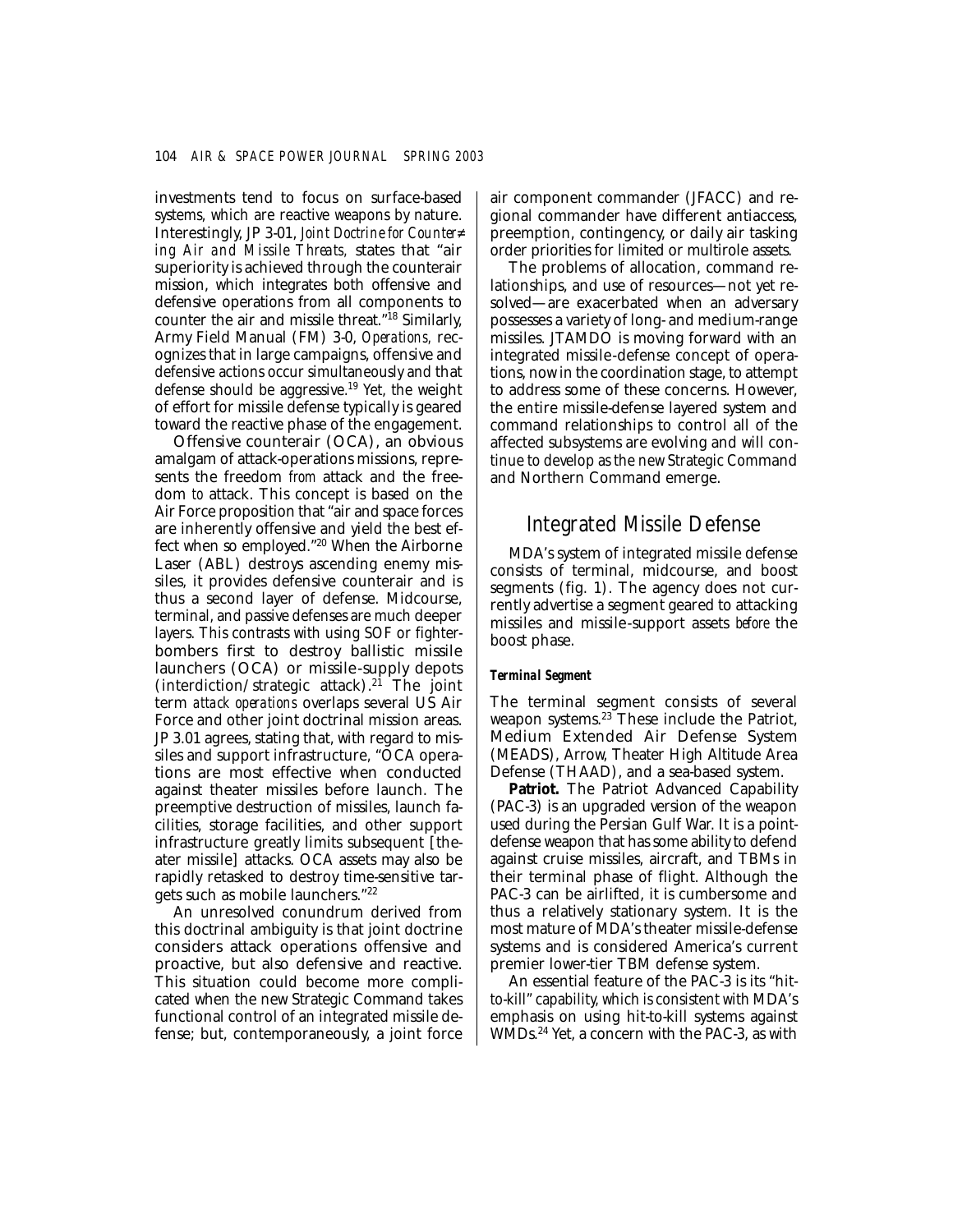

**Figure 1. An Integrated, Layered Defense against Missiles of All Ranges** (Unclassified) (Adapted from briefing, Defense Science Board, subject: Integrated Missile Defense, 13 October 2002)

all terminal systems, is the risk of debris falling on friendlies following a successful terminalstage missile interception.

**MEADS.** The United States has pursued this mobile, lower-tier program on a cooperative basis with Germany and Italy. 25 Planned to reduce the risks to Army and Marine Corps operations, "MEADS will improve tactical mobility and strategic deployability over comparable missile systems and provide robust, 360-degree protection for maneuvering forces and other critical forward-deployed assets against shortand medium-range missiles."26 It is intended to bridge the gap between handheld manportable systems, such as the Stinger, and less mobile systems, such as the PAC-3. MEADS will be a multicanister vertical-launch system mounted on a wheeled vehicle.<sup>27</sup> In fiscal year 2003, MEADS will continue design-development activities for system components, including the addition of the capability to integrate the PAC-3 missile with the MEADS system.28

**Arrow.** This joint US-Israeli missile-defense system will be able to operate with US theater missile-defense systems in order "to assist in the protection of forward deployed U.S. and Coalition forces."29 The Arrow engages enemy missiles at a higher altitude than does the PAC-3, thus providing a better safety margin, particularly for missiles with WMD warheads.30 The Israeli Ministry of Defense received its first Arrow missile in November 1998.31 Continuing this partnering effort, operational since October 2000, will support Israeli acquisition of a third Arrow battery and promote interoperability with US missile-defense systems and battle-management command and control  $(C^2)$ .<sup>32</sup>

**THAAD.** MDA has categorized THAAD as an upper-tier terminal-defense-segment system because the intercept is planned to occur in the terminal phase of the missile's trajectory, yet on the edge of the atmosphere. As a groundbased, high-altitude weapon system, THAAD will use exoatmospheric and endoatmospheric hit-to-kill interceptors to destroy missiles. The goal of the THAAD system is to destroy incoming medium- and short-range ballistic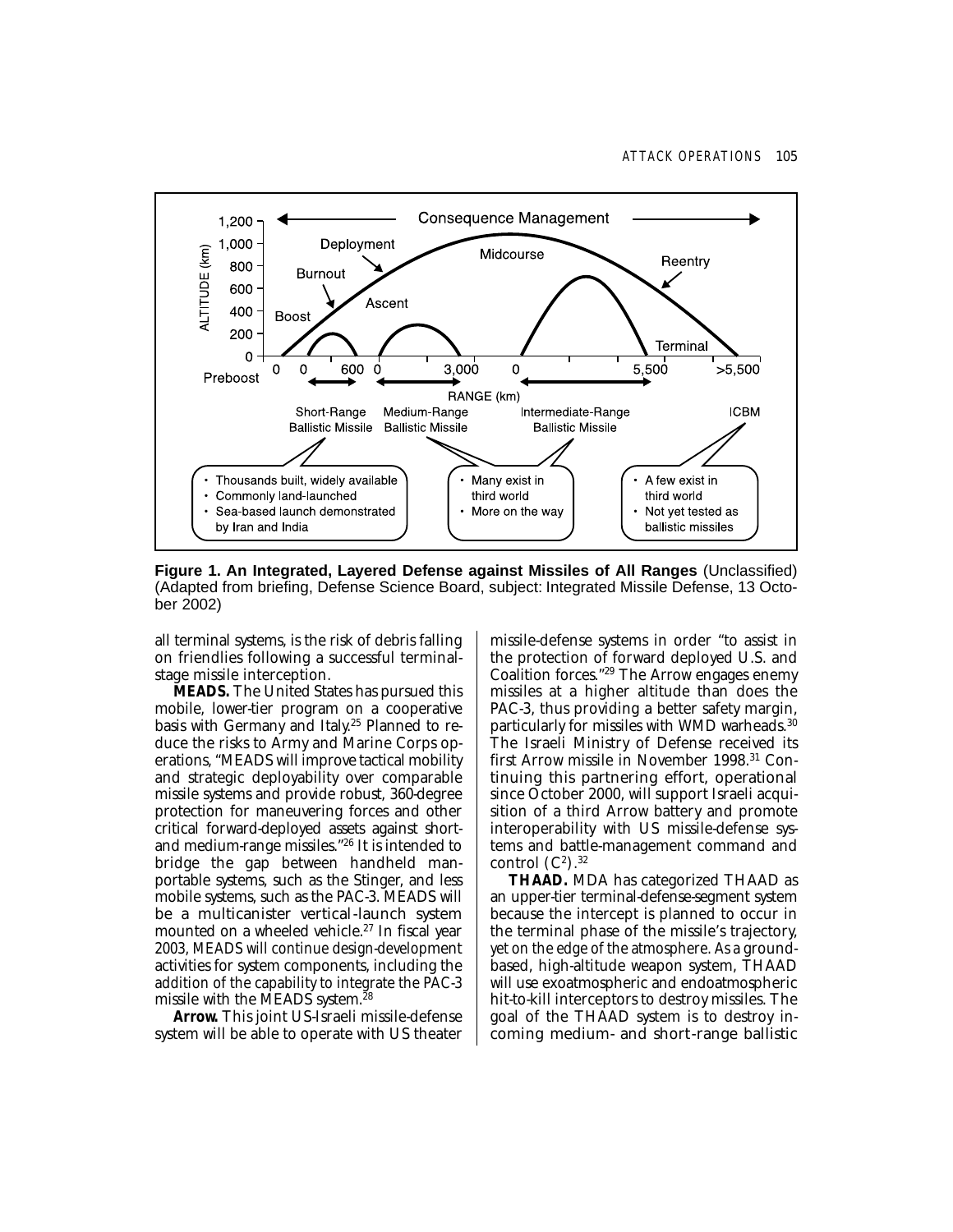missiles far enough from friendly troops or population centers so that the debris is no danger to the intended target.33 MDA expects fielding in 2007 or 2008. $34$  Essentially, THAAD is the most mature upper-tier system, but it is also a terminal-segment system.

**Sea-Based Terminal System.** In the wake of the cancellation of the Navy Area terminaldefense missile in December 2001, DOD directed MDA to initiate a soon-to-be-completed sea-based terminal study. 35 The Navy continues to have a requirement for a sea-based system and argues that seaborne missile defenses are less expensive because they use current platforms and thereby reduce the demand for airlift and sea lift.<sup>36</sup> The first unit equipped was targeted for fiscal year 2007; however, the results of the 2002 sea-based terminal study will determine new programmatics.<sup>37</sup>

### *Midcourse Segment*

The midcourse segment consists of both ground-based and sea-based systems.

**Ground-Based Midcourse System.** A successor to the National Missile Defense System, the Ground-Based Midcourse System has as its objectives "1) to develop and demonstrate an integrated system capable of countering known and expected threats; 2) to provide an integrated test bed . . . [and] 3) to create a development path allowing for an early capability based on success in testing."38 Not intended to be mobile, it will begin with a test bed in Alaska, followed by selective deployments for homeland defense as the system matures.

**Sea-Based Midcourse System.** The successor to Navy Theater Wide is the Sea-Based Midcourse System, which will intercept enemy ballistic missiles in the ascent phase of midcourse flight. Its emphasis is on the exoatmospheric ascent phase for intercept.39 Designed to intercept medium-range and longrange ballistic missiles, this system is expected to have a contingency capability in 2004 or 2005, with initial operational capability in the 2008–10 time frame.40

### *Boost Segment*

The boost segment includes the ABL, Space-Based Laser (SBL), and kinetic-energy concepts.41

**Airborne Laser.** The primary boost-phase program for theater missile defense is the Air Force's ABL program, which had its maiden flight on 18 July  $2002<sup>42</sup>$  If the testing schedule is executed, the initial operational capability of the ABL will occur in 2009, with seven aircraft available for combat operations in 2011.43 Since future generations of TBMs could release multiple warheads and launch large volleys of theater missiles, the laser's boost-phase destruction is designed to provide ascent-phase defenses against ballistic missiles and to deter adversaries because their warheads could fall back on their own territory.

**Space-Based Laser.** The SBL may provide both missile-defense and space-superiority capabilities although MDA sees it principally as contributing to defense in the boost phase, as well as serving as a potential deterrent. MDA is focusing on design validation and hopes to fly an on-orbit experiment to exhibit a lethal demonstration of SBL technologies by 2012.44

**Kinetic-Energy Concepts.** MDA plans to produce experiments in the 2003–6 time frame, using kinetic-kill concepts for destroying enemy missiles shortly after launch.45 The goal is a kinetic-boost-phase defense capability in the 2006–10 period, using either a sea-based or space-based platform. Possibly, testing may lead to an operational, sea-based, kinetic-energy interceptor by 2006.46

### *Attack Operations*

The main objective of missile-defense attack operations is to prevent the missiles from being used "against U.S. forces, U.S. allies, and other important countries, including areas of vital interest."47 Attack operations can also contribute to preventing future attacks by destroying launchers after firing but before reuse. Attack operations are a joint capability but one in which the US Air Force has considerable experience, particularly through the  $C<sup>2</sup>$  functions resident in the joint air operations center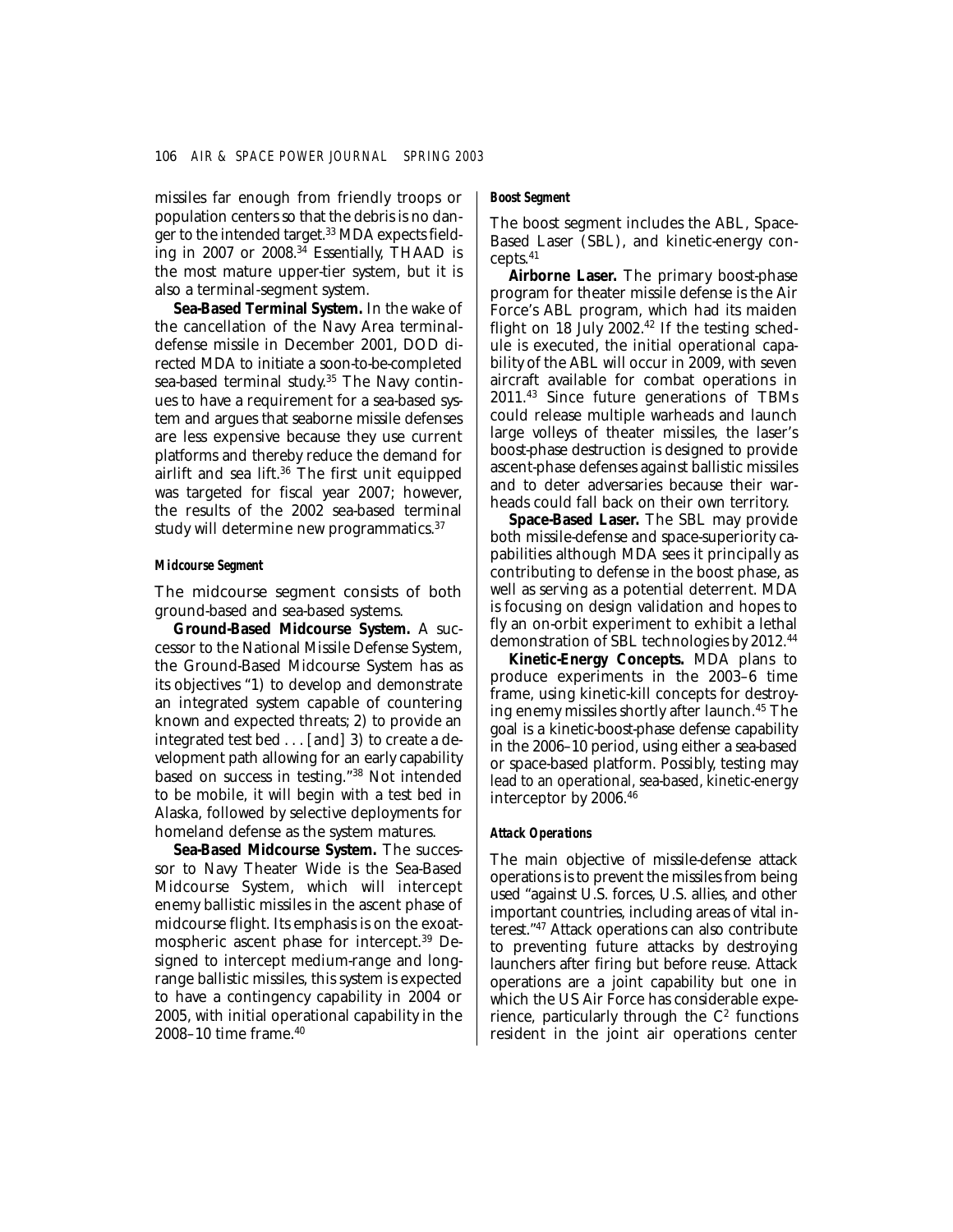(JAOC), as well as platforms, sensors, navigation (Global Positioning System), and weapons.

Attack operations are executed through the sensor-to-shooter loop, which finds, fixes, tracks, targets, engages, and assesses mobile and fixed missile systems and equipment, and through "strategic targets," such as factories. In addition, interdiction targets, storage sites for enemy missile and WMD storage/maintenance sites, fixed and mobile  $C<sup>2</sup>$  nodes, and supply lines would be subject to attack, as would prelaunch and postlaunch theater-missile sites.48 Mobile and fleeting opportunities for attack make time-sensitive target strikes integral to attack operations.

Inherent in the concept of attack operations is effects-based operations theory, which involves selecting targets whose destruction would have specific effects that result in secondor third-order levels of disruption, resulting in "control" of an adversary leader's decisionmaking process, as opposed to traditional goals of attrition or annihilation.<sup>49</sup> Attack operations may not eliminate the missile threat, but they will reduce the threat posed by missiles and WMDs, as well as reduce the options an adversary may employ.

SOFs are also quite relevant to attack operations.50 Such forces rely on the ability to insert personnel covertly, but they also typically integrate with the  $C^2$  system. With miniaturization and advances in communications technology, SOF attack operations will be improved by using more capable battle-management systems, while faster or stealthier insertion methods would improve SOF capabilities. Furthermore, special-operations activities, when well coordinated with air and space power, create a synergy that makes attack operations more effective.

#### *C2 and Sensors*

MDA considers sensor suites and battlefieldmanagement  $C<sup>2</sup>$  the "backbone" of the ballistic missile-defense system and plans to develop these capabilities in parallel with other missiledefense systems to better integrate systems and equipment—including sensors, interceptors, and tactical-control centers—into a joint, layered missile-defense architecture.

Linking sensors to  $C^2$  is critical to the effective execution of attack operations or timesensitive targeting. Integrating experiments build upon lessons learned in regional air operations centers, including Operations Desert Storm, Northern and Southern Watch, Allied Force, and Enduring Freedom. Among other important tasks, Joint Expeditionary Force Experiment 2002 tested new management and retasking of intelligence, surveillance, and reconnaissance (ISR) sensors, the new Boeing 707 Paul Revere test bed, and the integrated JAOC at Nellis Air Force Base, Nevada.<sup>51</sup> The JAOC gathers information from many sources, condenses the data into "a constantly updated picture that is fine-grained enough to find small, important moving targets in minutes and rationally assign the resources at hand to monitor and strike them."52 This is an example of a joint effort that builds upon Air Force experience and directly affects attack operations and time-sensitive target capabilities.<sup>53</sup>

The sensor segment includes a variety of research-and-development projects to enhance ballistic-missile detection, midcourse tracking, and discrimination through two primary projects: space sensors and international cooperation.54 However, multiuse sensors will have the capability for early warning, intelligence, and  $C<sup>2</sup>$  for the spectrum of operations from attack operations to terminal-phase missile defense. Technological advances are effectively reducing the time between when a sensor detects a missile and the time that a weapon can destroy that missile by increasing  $C<sup>2</sup>$  and sensor capabilities.

## Near-Term Missile-Defense Gap

The integrated missile-defense system will lack several key components over the next few years. As a result, the United States faces a near-term *gap* in its capabilities, particularly in theater missile defense during the boost and midcourse phases and in ICBM defense throughout the flight envelope.55 This gap translates to increased risk and increased vulnerability of US forces, allies, and interests. Such a reality makes preemptive and persistent attack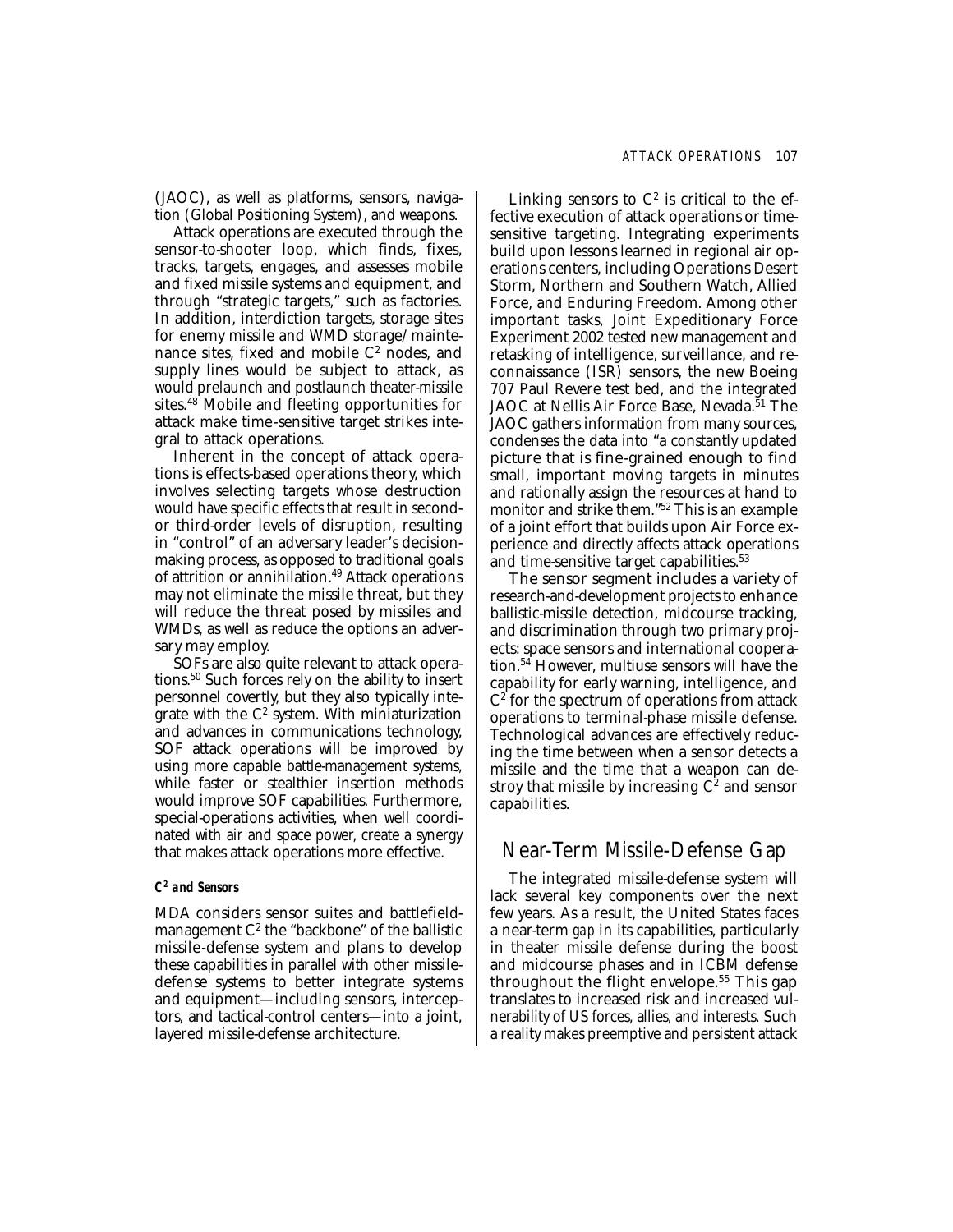operations proportionally more critical to bolstering overall near-term US missile-defense and antiaccess capabilities.<sup>56</sup>

The antiaccess threat is noteworthy, given the deployment and operational limitations and risk of debris impacts associated with current point-defense systems, such as the Patriot. The emerging Air Force concept of a global strike task force and other spearhead force conceptions address this threat. At the same time, significant ISR capability is essential for locating missile launchers,  $C<sup>2</sup>$  nodes, and support equipment.57 Indeed, significant equities may be realized through joint participation, and JAOC time-sensitive target experience provides a proven model for attack-operations execution.

Many commanders and senior military officers recognize the value of attack operations, particularly with regard to improved  $C<sup>2</sup>$  and the destruction of time-sensitive targets. Attack operations, however, represent an underadvertised capability, which implies that future funding will be limited in comparison with the core activities of MDA. That agency currently does not emphasize attack operations in a prelaunch segment, and no significant breadth of joint or Air Force doctrine specifically emphasizes integrated attack operations.

As with other incarnations of defense against air threats, the metaphor that hitting the eggs in the nest is better than throwing stones at flying birds remains relevant. Furthermore, improving  $C^2$ , as well as sensors, makes attack operations more effective than in World War II or Desert Storm. Given growing concern over ballistic-missile attacks, WMDs, and the limited ability of point defensive systems to protect targets, attack operations have become increasingly important. Thus, it is imperative to improve the ability of attack operations with additional training and funding to respond to operational demands.

## Proposals

This article proposes three options for improving missile defenses, thus addressing some potential near-term antiaccess threats. First, the Air Force should establish a standing capability within its air and space expeditionary force (AEF) for conducting attack operations and time-sensitive targeting. This capability would serve multiple purposes, including operations against ballistic missiles, cruise missiles, mobile targets, and WMDs, as well as time-sensitive missions and other strike efforts. This approach builds on assets that are capable of conducting multiple missions but requires additional training, equipment, or further specialization to provide effective, reliable options.58

An antiaccess task force or a standing capability within existing AEF units would provide a model or perhaps an operational experiment with this concept. For example, tasking specific Air Force Guard and Reserve units for attack-operations missions would give those units a primary or secondary responsibility for conducting attack operations during training and combat. Furthermore, training as part of an AEF, a multirole force (perhaps in coordination with the emerging global strike task force concept), tailored and trained for attack operations/time-sensitive targets, would give commanders a significant standing operational capability. This might be accomplished by emphasizing training and systems required to conduct time-sensitive targeting for certain squadrons. Before becoming an operational capability, these units could exercise their capabilities through a training program and incorporate as a small part of a Red Flag or other exercise venue. Such a tailored AEF concept would not conflict with either current Air Force doctrine or joint publications. Finally, training and maintaining units within the AEF structure would be possible by assigning squadrons a time-sensitive-targeting/attackoperations secondary mission in their wing's mission statements, similar to combat search and rescue or AGM-130 operations.<sup>59</sup>

An additional benefit to an organic attackoperations/time-sensitive-target capability is that expeditionary units trained specifically for these missions may have sufficient offensive credibility to deter states from exposing or employing missiles. However, the capability would have to be communicated to adversaries in order to have a deterrent or dissuasive effect.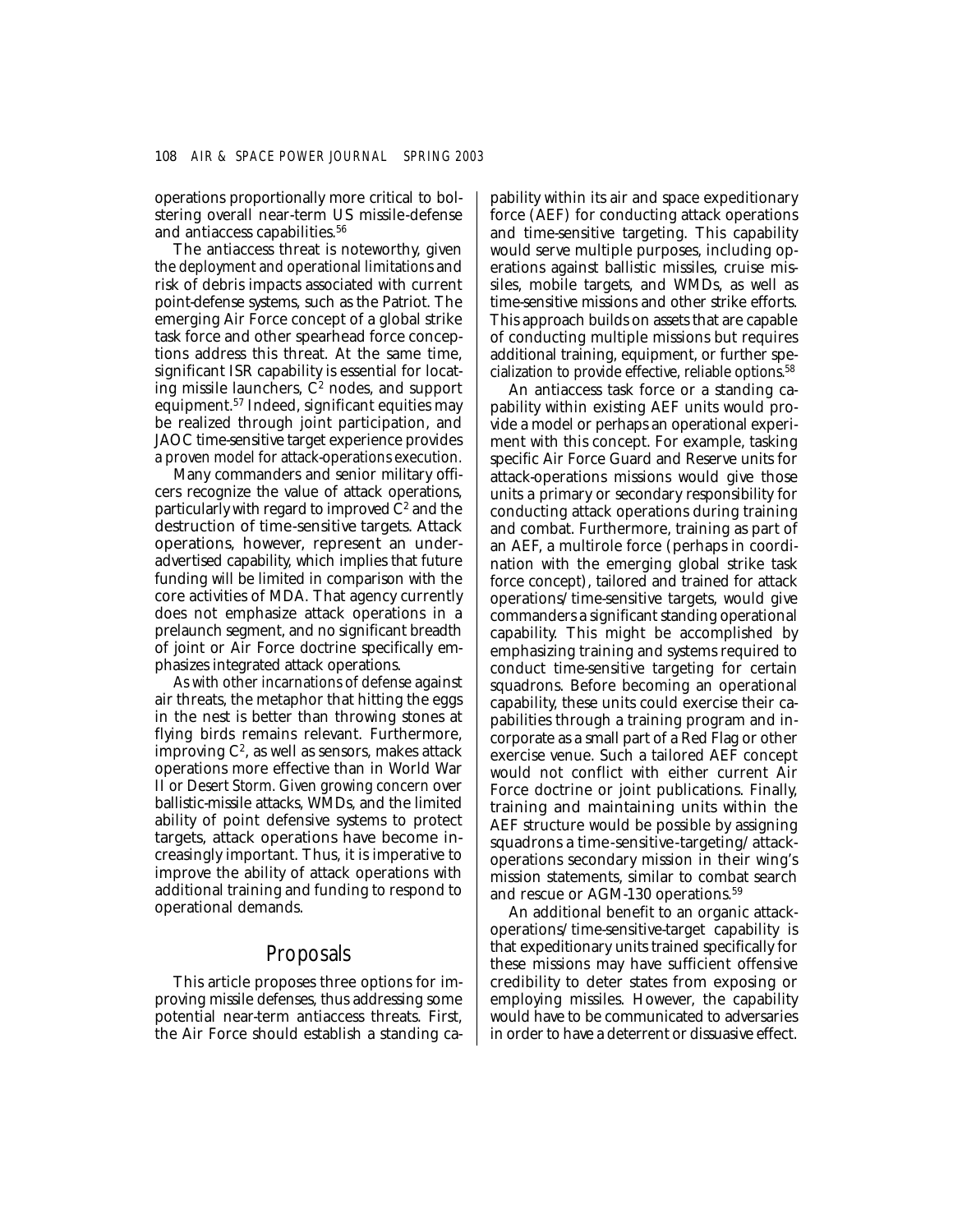Its operational value would rest upon its rapid-response capability, flexible deterrent capability, and ability to destroy missiles and WMDs on the enemy's side of the border. Moreover, effectively and precisely destroying missiles armed with WMD warheads could limit collateral damage.

As F/A-22s become operational, US spearhead force capabilities will improve, but a threat to forward-based (land or sea) forces from enemy missiles will still exist. The global strike task force concept will provide a capability to mitigate the initial antiaccess missile threat by using long-range and stealthy precision attack to suppress initial missile threats. The F/A-22 will be extremely valuable in an attack-operations role as part of a spearhead force performing counterair missions, including attack operations. It will permit daylight, precision, stealthy strikes in conjunction with significant ISR assets throughout a timephased deployment.

Second, the Air Force can improve how it conducts attack operations in the near term by advancing attack operations, time-sensitive targeting,  $C^2$ , ISR capabilities, and Air Force doctrine. A principal reason that Air Force philosophy exceeds joint doctrine is that attack operations overlap numerous missions imbedded in Air Force doctrine. In addition, the Air Force has considerable experience with attack operations, time-sensitive targeting, and the fusion of surveillance and reconnaissance data through an air operations center, as well as using  $C^2$  and disparate platforms and weapons in offensive action. Unfortunately, numerous offices on several staffs contribute to the attack-operations/time-sensitive-targeting picture, which may create difficulties in coordinating a unified message to present to JTAMDO and MDA in programming and doctrine deliberations.

In view of DOD's determination to create effective, multilayered missile defenses to counter WMDs, a logical step for the Air Force is to focus on improving attack operations, including time-sensitive-targeting equipment, procedures, and training. More investment in  $C<sup>2</sup>$ , time-sensitive targeting, and the development of air operations centers will further the effectiveness of attack operations and thus provide a better first layer of missile defense. Attack operations should also be integrated and defined, just as its doctrinal theory should be more definitively stated in core Air Force doctrine documents. This effort may provide weight to arguments that MDA should provide additional funding for Air Force–sponsored efforts in joint-attack operations.

Finally, joint doctrine should consistently reflect the fact that attack operations are offensive missions, although they may be executed in the context of a proactive defense. The central concept should be that missile defense—or antimissile/counter-WMD missions—include offensive, defensive, and  $C<sup>2</sup>$  activities, all of which have implications for interdiction and strategic attack. Clearly, attack operations are not strictly a "defensive" activity. In fact, the decision to attack enemy assets in enemy territory is an inherently offensive operation, and in the case of WMDs, attack operations leverage both deterrence and destruction.<sup>60</sup>

Attack operations require joint-doctrinal consistency. Joint doctrine states that the joint force commander (JFC) will typically select the JFACC to direct attack operations, as well as support other component commanders in their attack-operations efforts.<sup>61</sup> Resource allocation and target-selection priority must be negotiated in a joint environment, weighing long-range threats to the US homeland and allies with threats to friendly fielded forces or population centers. Phasing is also a consideration, particularly the determination of what weight of effort attack operations will take in each phase and how that is coordinated with point missile-defense systems, such as the Patriot; it also includes the balancing of limited allocations of area defenses, such as the ABL or ground-based midcourse. These factors, the command relationships that occur when a missile threat spans regional commanders' areas of responsibility, defense of the United States, and WMDs indicate that changes to joint doctrine are merited.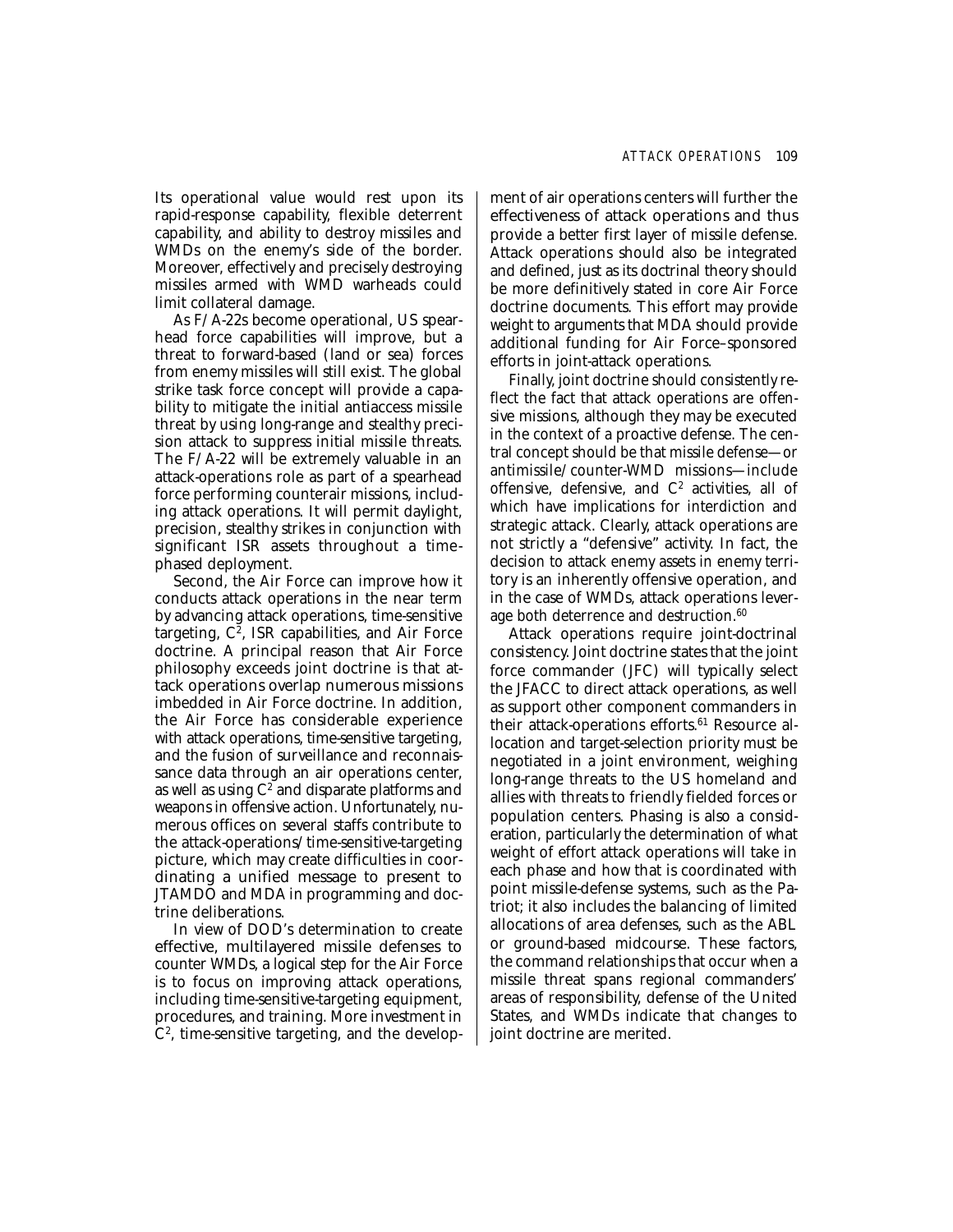## **Conclusion**

The proliferation of ballistic missiles, antiaccess threats, and WMDs creates new operational and technological challenges for the United States. In the multilayered missiledefense paradigm, attack operations provide an essential first layer of missile defense. A joint attack-operations capability, backed by a long history of airpower experience with the mission, provides an effective means to reduce an enemy's capabilities through a measured, offensive campaign to remove ballistic and cruise missiles, long-range threats to the US homeland, and other antiaccess and timesensitive targets. In this strategic and technological environment, efforts made today will enhance the ability of US forces to conduct increasingly more effective attack operations. Furthermore, contemporary, joint organizational changes open a window of opportunity to revisit doctrinal issues worth discussing. If properly fostered, attack operations and timesensitive-targeting capabilities will yield an improved ability to project joint military power while simultaneously protecting US troops, allies, and the American homeland thus denying future enemies sanctuary or the leverage provided by WMDs and missiledelivery systems.  $\square$ 

#### **Notes**

1. Joint Publication (JP) 3-01.5, *Doctrine for Joint Theater Missile Defense,* 22 February 1996. According to this publication,

attack operations are characterized by **offensive actions intended to destroy and disrupt enemy TM** [theater missile] **capabilities before, during, and after launch.** The objective of attack operations is to **prevent the launch of TMs by attacking each element of the overall system,** including such actions as destroying launch platforms, RSTA [reconnaissance, surveillance, and target acquisition] platforms,  $C<sup>2</sup>$  [command and control] nodes, and missile stocks and infrastructure. Attack operations also strive to deny or disrupt employment of additional TMs that may be available to the enemy. **The preferred method of countering enemy TM operations is to attack and destroy or disrupt TMs prior to their launch** (emphasis in original) (III-10).

2. *United States Strategic Bombing Survey,* vol. 60 (Washington, D.C.: Military Analysis Division, 1945), 26–27.

3. Ibid., 4.

4. In particular, the "second strike" capability was an effective deterrent to the Soviet Union.

5. The Scud is a TBM, initially of Soviet origin, that has proliferated to third world nations as a relatively inexpensive terror weapon. The Scud is capable of delivering WMDs.

6. *Quadrennial Defense Review Report* (Washington, D.C.: Department of Defense, 30 September 2001), 18.

7. Ibid., 34.

8. Ibid., 42.

9. Ibid.

10. Ballistic Missile Defense Organization, "Ballistic Missile Defense Organization Funding," 2001 Submit, on-line, Internet, 14 March 2002, available from http://www.acq.osd.mil/bmdo/ bmdolink/html. Although there are multiple sources for the specific funds spent on missile-defense systems, studies, and research programs, this source summarizes specific Ballistic Missile Defense Organization projects in terms of procurement, research and development, and military construction.

11. The term *family of systems* is used by the Ballistic Missile Defense Organization, forerunner of MDA, to describe the multilayered architecture of planned missile-defense systems. *Multilayered*  implies more than a single defense system—perhaps defense systems that are effective in different phases of the missile's flight. Before 2002, JTAMDO was known as the Joint Theater Air and Missile Defense Organization.

12. Missile Defense Agency, MDA*link,* "The Ballistic Missile Defense System," on-line, Internet, 13 March 2002, available from http://www.acq.osd.mil/bmdo/bmdolink/html/system.html.

13. Ian O. Lesser and Ashley J. Tellis, *Strategic Exposure: Prolif� eration around the Mediterranean* (Santa Monica, Calif.: RAND Corporation, June 1996), x.

14. Lt Gen Richard C. Bethurem, interviewed by author, 23 February 1998.

15. Lesser and Tellis, x, 27, 32.

16. President George W. Bush, *The National Security Strategy of the United States of America,* on-line, Internet, 20 September 2002, available from http://www.whitehouse.gov/nsc.

17. JP 3-01.5, viii, I-3.

18. JP 3-01, *Joint Doctrine for Countering Air and Missile Threats,*  19 October 1999, I-2.

19. FM 3-0, *Operations,* 14 June 2001. "The purpose of defensive operations is to defeat enemy attacks. Defending forces await the attacker's blow and defeat the attack by successfully deflecting it" (par. 8-2). "Successful defenses are aggressive; they use direct, indirect, and air-delivered fires; information operations (IO); and ground maneuver to strike the enemy. They maximize firepower, protection, and maneuver to defeat enemy forces. Static and mobile elements combine to deprive the enemy of the initiative. The defender resists and contains the enemy. Defending commanders seek every opportunity to transition to the offensive" (par. 8-5).

20. Air Force Doctrine Document (AFDD) 1, *Air Force Basic Doctrine,* September 1997, 46.

21. Ibid., 46–51.

22. JP 3-01, IV-2.

23. MDA refers to the systems it manages that would provide defense against missiles during the terminal phase as the "Terminal Defense Segment." The Ballistic Missile Defense Organization (BMDO) previously discussed most of these systems as lower-tier systems (the Theater High Altitude Area Defense System is considered an upper-tier terminal-segment system).

24. US Senate, Lt Gen Lester L. Lyles, director, BMDO, "Opening Remarks," *Congressional Testimony before the Subcommittee on Strategic Forces Committee on Armed Services,* 24 March 1998.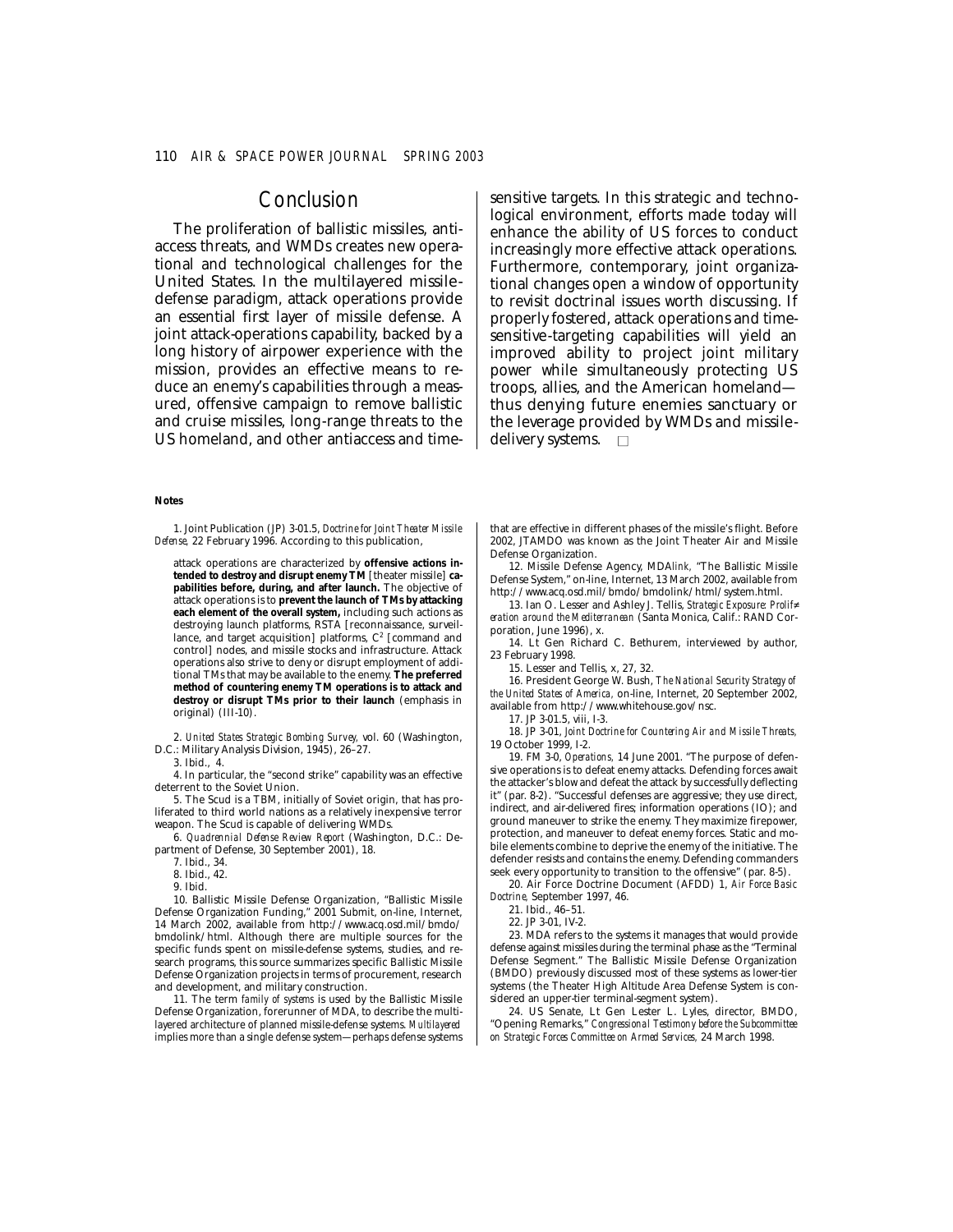25. William S. Cohen, *Annual Report to the President and Con� gress* (Washington, D.C.: Government Printing Office, 1998), 64.

26. Missile Defense Agency, MDA*link*, "Terminal Defense Segment," on-line, Internet, 27 January 2003, available from http:// www.acq.osd.mil/bmdo/bmdolink/html/terminal.html.

27. Missile Defense Agency, fact sheet, "Medium Extended Air Defense System," January 2002, on-line, Internet, 14 March 2002, available from http://www.acq.osd.mil/bmdo/bmdolink/ pdf/meads.pdf.

28. Lt Gen Ronald T. Kadish, "The Missile Defense Program," FY 03 Budget Hearings, 16, on-line, Internet, 14 March 2002, available from http://www.acq.osd.mil/bmdo/bmdolink/pdf/ budget03.pdf.

29. Cohen, 65.

30. Michael R. Gordon, "Israel Set to Use New Missile Shield to Counter Scuds," *New York Times,* on-line, Internet, 6 October 2002, available from http://www.nytimes.com/2002/10/06/inter national/middleeast/06MISS.html.

31. For statements compiled from multiple news services, see "For the Record," *Washington Post,* 30 November 1998, A20.

32. Missile Defense Agency, MDA*link,* "Terminal Defense Segment."

33. Missile Defense Agency, fact sheet, "Theater High Altitude Area Defense (THAAD)," January 2002, on-line, Internet, 14 March 2002, available from http://www.acq.osd.mil/bmdo/ bmdolink/pdf/thaad.pdf.

34. Ballistic Missile Defense Organization, fact sheet 204-00-01, November 2000, on-line, Internet, 13 December 2001, available from http://www.acq.osd.mil/bmdo/bmdolink/html. See also Missile Defense Agency, fact sheet, "Theater High Altitude Area Defense (THAAD).

35. Kadish, 15–16. See also Hunter Keeter, "Service Officials: Navy Terminal-Phase Missile Defense Remains a Requirement," *Defense Daily International,* Potomac, 25 January 2002. The US Navy canceled the point-defense Navy Area Program on 14 December 2001 but retained the Navy Theater Wide Program under the direction of the newly reorganized MDA. The Navy Theater Wide Program is evolving into the "sea-based midcourse" system, which will be part of the new layered-defense concept currently promoted by MDA. See also Philip Sen and Richard Scott, "Pentagon Cancels Navy Area TBMD," *Signals,* Jane's Navy International, 1 March 2002, on-line, Internet, 12 February 2002, available from http://www.janes.com.

36. BMDO, fact sheet 97-18, *Navy Area Ballistic Missile Defense Program,* July 1997.

37. Robert Snyder, "Ballistic Missile Defense Organization Press Release: FY01 President's Budget," 4 February 2000, on-line, Internet, 12 December 2001, available from http://www.acq.osd. mil/bmdo/bmdolink/pdf/bmdopress.pdf.

38. Missile Defense Agency, MDA*link,* "Midcourse Defense Segment," on-line, Internet, 13 March 2002, available from http://www.acq.osd.mil/bmdo/bmdolink/html/midcrse.html.

39. Missile Defense Agency, fact sheet, "Sea-Based Midcourse," January 2002, on-line, Internet, 13 March 2002, available from http://www.acq.osd.mil/bmdo/bmdolink/pdf/seabased.pdf. "The Sea-based Midcourse Defense (SMD) element . . . will provide the capability for U.S. Navy Aegis surface combatants to utilize hit to kill technology to destroy or negate Medium Range to Inter-Continental Ballistic Missiles (ICBM) in the midcourse phase of the exoatmospheric battlespace."

40. Timing for operational capability was initially taken from the National Institute of Public Policy "frequently asked questions" Web site, on-line, Internet, 13 December 2001, available from http://www.nipp.org/Adobe/laymans%20guide%20adobe/ No.%2013.pdf. These times were further revised as of January 2002. See MDA fact sheet, "Sea-Based Midcourse."

41. MDA refers to the systems it manages that would provide defense against missiles during the boost phase as the "Boost De-

fense Segment" (BDS). MDA lists four objectives for the BDS: (1) demonstrate and deploy the Airborne Laser, (2) define and evolve space-based and sea-based kinetic-energy Boost Phase Intercept (BPI) concepts with a development decision in 2003–5, (3) execute a "proof-of-concept Space-Based Interceptor Experiment," and (4) continue Space-Based Laser for a proof-of-concept in 2012. See Missile Defense Agency, MDA*link,* "Boost Defense Segment," on-line, Internet, 14 March 2002, available from http://www.acq. osd.mil/bmdo/bmdolink/html/boost.html.

42. Kenneth Englade, "Airborne Laser Completes First Flight," DE Release no. 2002-27, 18 July 2002, on-line, Internet, available from http://www.acq.osd.mil/bmdo/bmdolink/html/ abl.html.

43. Missile Defense Agency, fact sheet, "Airborne Laser," January 2002. It should be noted, however, that the ABL program office estimates initial operational capability two years earlier, in 2007, with full operational capability in 2009. Further, after the demonstrations in 2004, residual operational capability will be left behind, enabling the deployment of the test bed for operational purposes, if required. See the ABL program home page, on-line, Internet, 21 March 2002, available from http://www.airborne laser.com.

44. Missile Defense Agency, fact sheet, "Space Based Laser (SBL)," January 2002, on-line, Internet, 13 March 2002, available from http://www.acq.osd.mil/bmdo/bmdolink/pdf/sbl.pdf.

45. Missile Defense Agency, MDA*link,* "Boost Defense Segment."

46. Missile Defense Agency, fact sheet, "Kinetic Energy," January 2002, on-line, Internet, 13 March 2002, available from http://www.acq.osd.mil/bmdo/bmdolink/pdf/kinetic.pdf.

47. Archived briefing, XORFS, "USAF Roadmap for Theater Missile Defense Attack Operations," presented 27 July 1997 (unclassified extract dated 5 February 1998). For further information, please consult the Counterair (Theater Missile Defense) Mission Area Plan, FY 1996, 15 November 1995. Obviously, attack operations would be important for suppression and destruction of intercontinental ballistic and other missiles. This sentiment is aligned with the current national security strategy.

48. Briefing, Maj Brad Butz, AF XORFX and SAF AQPT, "USAF Attack Operations," for Lt Gen Lester L. Lyles, 9 February 1998.

49. Maj Gen David A. Deptula, *Firing for Effect: Change in the Nature of Warfare* (Arlington, Va.: Aerospace Education Foundation, 24 August 1995), 11–18.

50. Special operations forces are not discussed in depth in this article. Nevertheless, they definitely provide attack-operations capabilities, both in conjunction with direct conventional air and space power attacks and as an additional intelligence-gathering source.

51. David A. Fulghum, "Paul Revere Designers Critique New Configuration," *Aviation Week and Space Technology,* 23 September 2002, 52–53. See also idem, "USAF Streamlines Air Operations Center," *Aviation Week and Space Technology,* 23 September 2002, 53–55.

52. Fulghum, "USAF Streamlines Air Operations Center," 53.

53. Fulghum, "Paul Revere Designers," 53. Lt Gen William T. Hobbins, commander, Twelfth Air Force, was quoted as saying that the Paul Revere Multisensor Command and Control Aircraft was "meant to replicate the execution piece of the Joint Air Operations Center."

54. Missile Defense Agency, fact sheet, "Sensors," January 2002, on-line, Internet, 14 March 2002, available from http:// www.acq.osd.mil/bmdo/bmdolink/pdf/sensors.pdf.

55. Pat Towell, "Bush's Missile Defense Plan Harks Back to Father's 'Layered' Approach," *Congressional Quarterly Weekly,*  16 March 2002, 718. "Nearly \$2 billion of the fiscal 2003 request is for systems designed to protect relatively small areas by striking enemy warheads in the 'terminal' phase of flight—as they near their targets. . . . All the systems currently funded are designed to deal with shorter range—and slower—missiles, such as the Scuds."